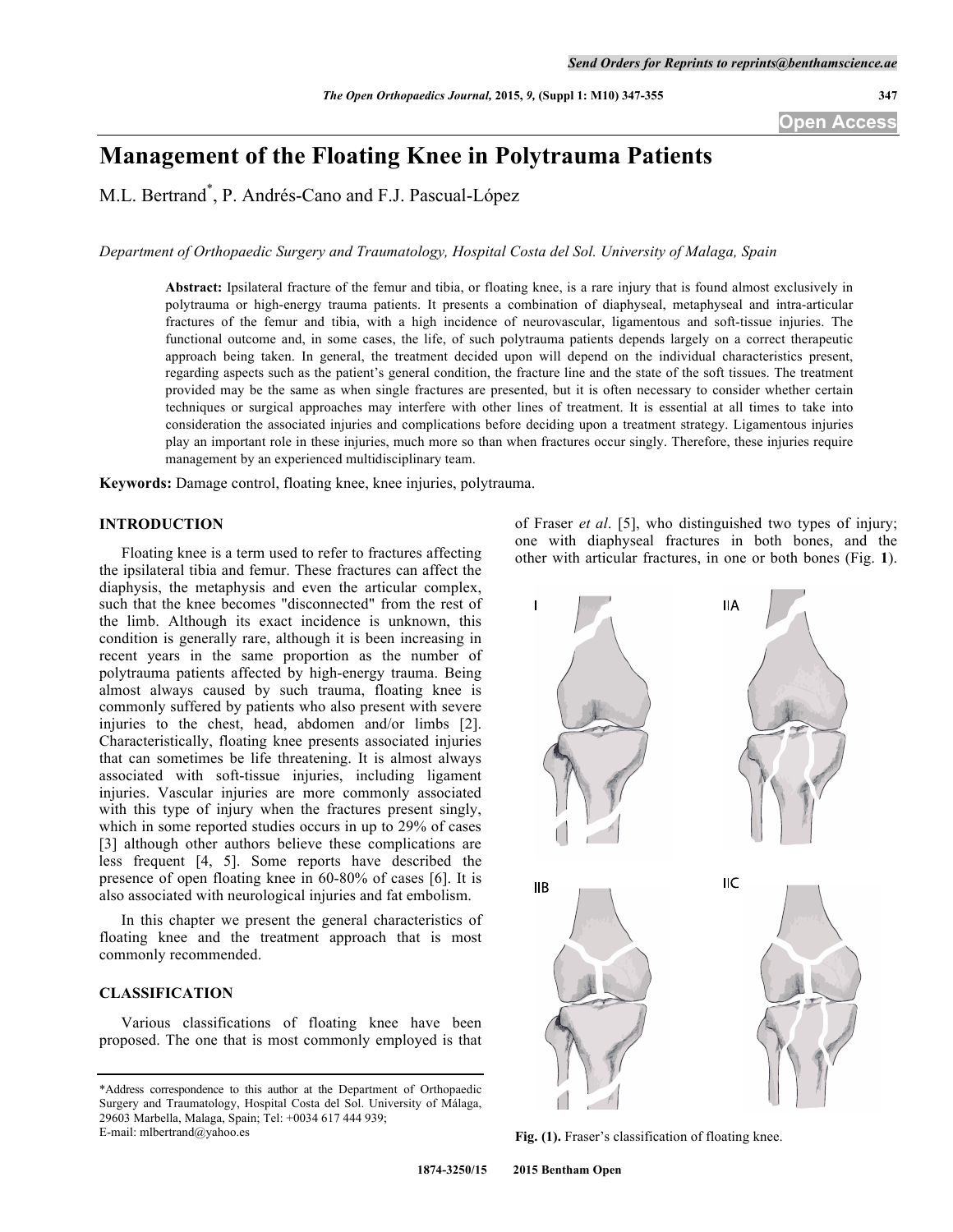Ran *et al*. recently proposed a modification of this classification, to take into consideration, in addition, the impact on the patella and the complexity of the articular fracture [7]. The purpose of these classifications, in principle, is to contribute to establishing a prognosis, because *a priori* diaphyseal fractures present fewer complications and functional recovery is better than those affecting the joint. However, Ran's classification does not take into account diaphyseal fractures associated with a fractured patella, and neither of these classifications considers associated soft-tissue injury or ligament injuries. Nevertheless, these questions should be addressed because they may influence treatment planning and can provoke multiple post-surgery complications [8].

# **TREATMENT**

Ipsilateral femoral and tibial fractures are almost always produced by high-energy trauma. In addition, these injuries are often associated with other life-threatening conditions, as well as other fractures and varying degrees of soft-tissue lesion. In consequence, patients are usually haemodynamically unstable and require close monitoring and resuscitation during the initial post-injury period. Meticulous attention to life-threatening injuries is necessary, identifying those that might jeopardise the ABCDE's. Therefore, advanced trauma life support protocols should be followed rigorously and the patient stabilised before orthopaedic treatment can be considered [9].

#### **Damage Control Orthopaedics**

The management of fractures, especially of the femur and pelvis in polytrauma patients, has always been a controversial issue. In view of the high mortality presented by these patients when their immobilisation is delayed, treatment approaches have changed, from the concept of Early Total Care (ETC) – which was associated with a

significant rate of complications in unstable patients – to the currently prevailing concept of Damage Control Orthopaedics (DCO), i.e. immobilising the fracture by means of external fixation (Fig. **2**) [10]. DCO focuses on the procedures that must be performed immediately in order to save the patient's life; only subsequently, after admission to the intensive care unit, is the question of definitive treatment addressed. This concept, therefore, calls for minimally invasive surgery for the primary stabilisation of major fractures, especially the long bones. This approach helps control bleeding and minimises the "second hit" phenomenon [11]. Therefore, DCO involves not only stabilising the limbs but also conducting emergency management of associated injuries such as compartment syndrome or vascular lesions.

Which patients will benefit from the application of DCO and which from ETC is a question that has yet to be clarified. In stable patients, it seems clear that ETC is more appropriate, while haemodynamically unstable patients equally clearly require DCO. However, considerable doubt remains with respect to borderline patients; some authors recommend caution with ETC and use serum bicarbonate levels as an indicator of hypoperfusion to determine when DCO should be performed [12]. Others argue the benefits of ETC in most cases, except the most critical ones, in the belief that this early treatment of fractures can reduce hospital stay, facilitate recovery, prevent articular stiffness and enable early mobilisation, which indirectly decreases the risk of deep vein thrombosis and promotes healing [13, 14]. Other authors, such as Pape *et al*., advise sequential treatment, delaying the definitive fixation until the patient's recovery is well advanced [15]. In summary, in most cases treatment should be individualised after carefully assessing the benefits of rapid, definitive skeletal stabilisation *versus* potential life-threatening risks of systemic complications such as fat embolism, acute lung injury or multiple organ failure [16].



**Fig. (2).** Historical evolution of management of femoral fractures in polytrauma patients.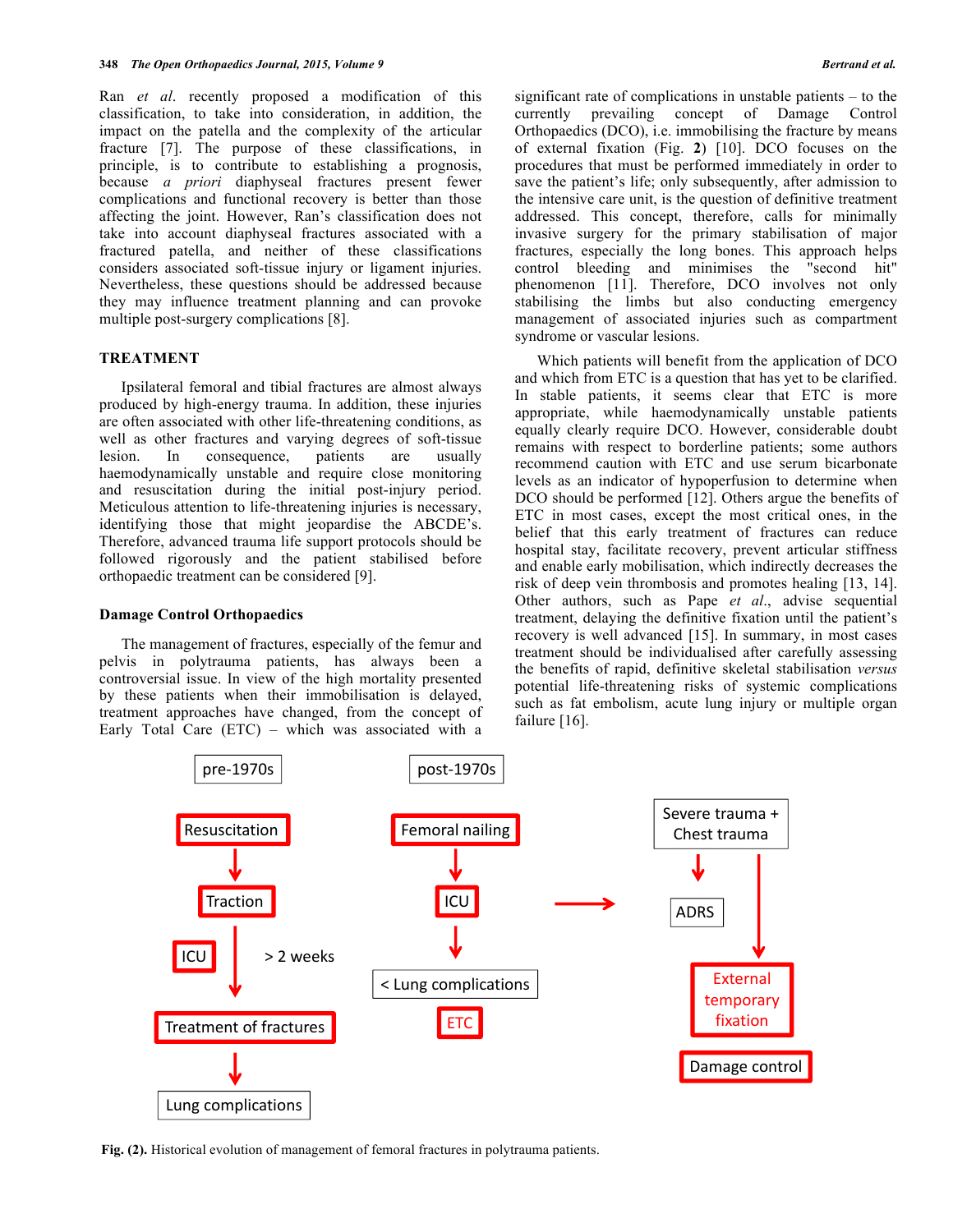Orthopaedic surgeons still differ on the question of the optimum timing for surgery to be performed for injuries to the extremities. There is also controversy as to which fractures present a true emergency and in which cases it is better to delay definitive treatment in order to minimise physiological trauma to the patient. Various studies have considered the question of the most appropriate sequence to be adopted in treating patients with multisystem injuries, but only recently has a detailed study been made of the role of complex musculoskeletal injuries and of the optimum time for fixation in patients with multiple lesions [17]. However, existing data are often difficult to compare, given the diversity of definitions and protocols proposed. Furthermore, the information reported is often contradictory, which makes it very difficult to determine an optimum time window. Similar problems arise with long bone fractures of the lower extremities.

It is essential to consider the lesions affecting other organs in order to synchronise their treatment with the fixation of floating knee fractures. This is especially so in the presence of lung injury, as polytrauma patients with associated chest trauma present a significantly higher incidence of posttraumatic organ dysfunction than is the case of trauma patients with the same severity of injury but no chest trauma. The latter trauma, thus, appears to be a precursor to other complications, such as multiple organ failure [17].

In the early phase of care for polytrauma patients with fractures of the pelvis and/or long bones, it is particularly important to determine the extent of the injury associated with the soft tissues and the presence of vascular injury and compartment syndrome, as these lesions require immediate, urgent treatment and their outcome will directly depend on the delay or otherwise in this respect [18].

The traditional approach in evaluating polytrauma patients is to consider their haemodynamic stability. The "triad of death" is a term coined to describe the decompensation caused by acute blood loss, resulting in hypothermia, coagulopathy and acidosis. The prevention or reversal of these factors may prevent death from exsanguination. More recent studies have highlighted the influence of orthopaedic injuries on this triad [17].

The correct time to treat a fracture depends on appropriate resuscitation having been conducted. Markers of the appropriate response to resuscitation are provided by easily-accessible data, namely serum lactate levels below 2.5 mmol/L and base deficit of less than 8 mEq/L. Other markers that are frequently used include diuresis, pulse rate and blood pressure. Ideally, all these parameters should be normalised prior to undertaking the fixation of fractures. It is of particular importance to reverse any coagulopathy and to correct the core body temperature. Gentilello *et al*. observed a mortality rate of 100% if the core body temperature is not restored during the first phase of care [19]. In accordance with the ability to restore these parameters, patients are divided into four categories during the resuscitation phase: stable, borderline, unstable, and *in extremis*.

When considering the surgical treatment to be applied to orthopaedic injuries, a number of priorities must be taken into account. The first of these is to save the patient's life

and, where feasible, the extremity, and to limit the time spent in the operating room to less than two hours [17]. Within this surgical window, open fractures should be debrided and stabilised with an external fixator. A splint may be sufficient for upper extremity lesions. Negative pressure therapy plays a crucial role in the treatment of orthopaedic injuries. An initial amputation can save the life of a patient *in extremis* due to the fracture of an extremity or an open fracture with vascular injury. Specific criteria cannot be indicated for every situation, as diverse variables must be considered in every case.

The use of external fixation as an initial approach avoids the need for more time-consuming procedures that can worsen the "triad of death". In this respect, procedures lasting more than six hours are particularly dangerous, as they are associated with higher rates of acute respiratory distress syndrome and multiple organ failure. Some factors, directly relevant to the work of orthopaedic surgeons, are associated with adverse outcomes; these include multiple long bone fractures, pelvic trauma in the presence of haemorrhagic shock, surgical time exceeding six hours, and pulmonary artery pressures above 6 mm/Hg during intramedullary nailing, which is indicative of significant lung damage [20].

After examining indicators of adverse outcomes, we identify four physiological factors that result in decompensation in patients with multiple lesions. In addition to the "triad of death" described above, soft-tissue injuries constitute a fourth, and equally important, factor affecting polytrauma patients [15].

The need for a thorough secondary survey should not be underestimated. In cases of floating knee, the extremity is usually very swollen and deformed, and this can represent an important "distracting factor" and it is not uncommon for other significant injuries go unnoticed.

As mentioned above, associated injuries (head, chest or vascular injuries and other fractures) play a significant role in surgical decision-making regarding the timing and sequence of surgery.

It is essential to diagnose the lesions associated with floating knee because they may be life threatening. Therefore, the impact on the extremity systems (soft tissue, nerves, vasculature and bone) must be determined. When they are severely affected, the surgeon must decide between initial amputation or salvage. The MESS (Mangled Extremity Severity Score) scale takes into account: (1) skeletal and soft-tissue injury; (2) limb ischaemia; (3) shock; (4) the patient's age [21]. This tool has proven to be useful in the clinical and legal management of such lesions (Table **1**).

Many other assessment protocols have been proposed, but none has been definitively accepted in decision making regarding limb salvage *versus* amputation in the management of patients with severe limb trauma. Therefore, further research is needed to determine more precisely the factors that can help decision making, and to reduce the frequency of fruitless salvage attempts. Medical and surgical advances in recent years have enhanced the ability to reconstruct severely injured limbs, such that limbs which years ago would have been amputated are now routinely managed and salvaged. Nevertheless, most studies carried out to evaluate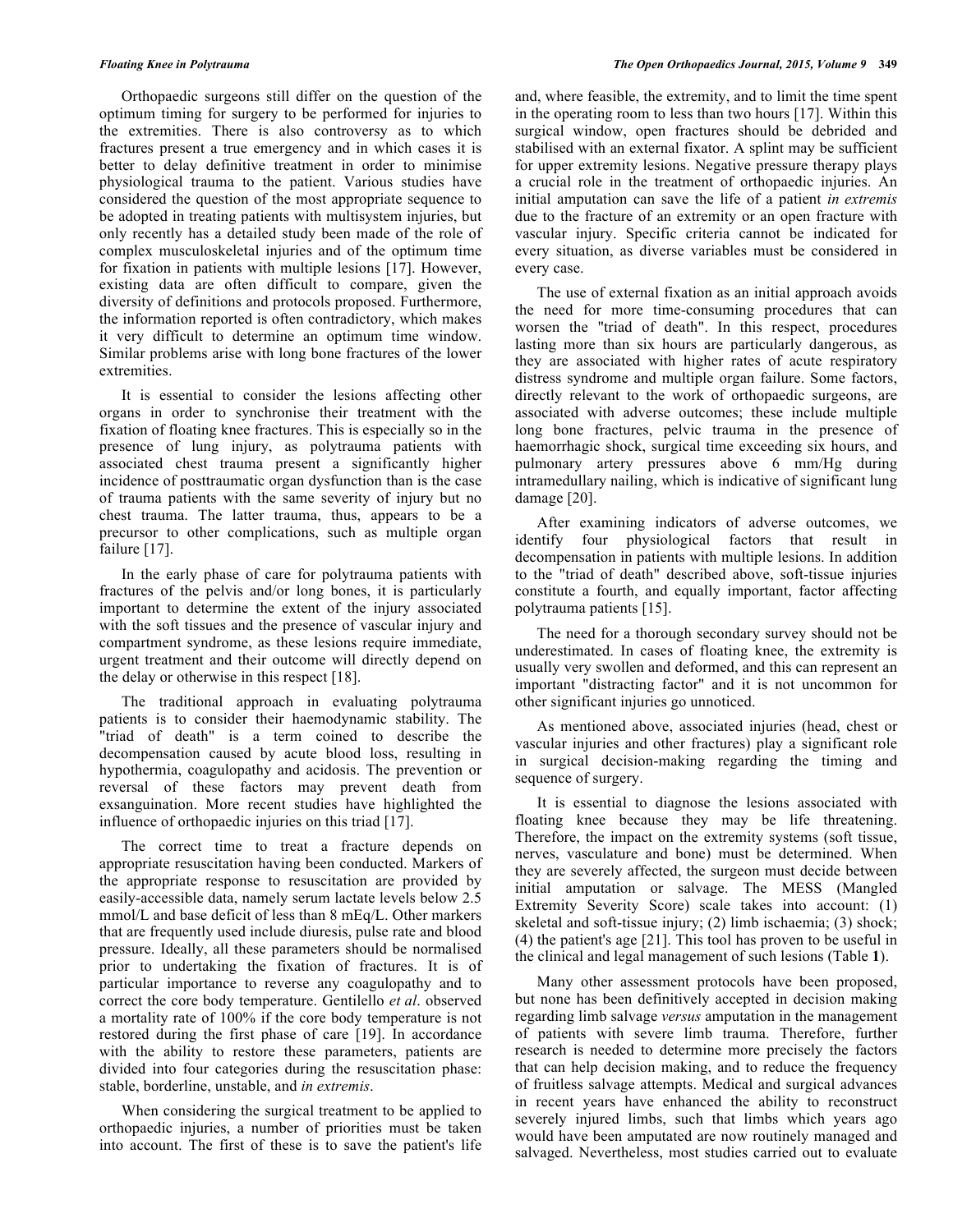| <b>Mangled Extremity Severity Score (MESS)</b>             |                          |                                                                                     |                |
|------------------------------------------------------------|--------------------------|-------------------------------------------------------------------------------------|----------------|
| <b>Type</b>                                                | <b>Characteristics</b>   | Injury                                                                              | <b>Points</b>  |
| 1                                                          | Low Energy               | Stab wound, simple closed fracture, small-calibre GSW                               | 1              |
| 2                                                          | Medium Energy            | Open/multilevel fracture, dislocation, moderate crush                               | $\overline{2}$ |
| 3                                                          | <b>High Energy</b>       | Shotgun, high-velocity GSW                                                          | 3              |
| 4                                                          | Massive Crush            | Logging, railroad, oil-rig accidents.                                               | 4              |
| <b>Shock Group</b>                                         |                          |                                                                                     |                |
| 1                                                          | Normotensive transiently | BP stable                                                                           | $\Omega$       |
| 2                                                          | Hypotensive prolonged    | BP unstable in field but responsive to fluid                                        |                |
| 3                                                          | Hypotension              | SBP <90mm Hg in field and responsive to IV fluids in OR                             | $\overline{2}$ |
| Ischaemia Group                                            |                          |                                                                                     |                |
| 1                                                          | None                     | Pulsatile, no signs of ischaemia                                                    | 1              |
| 2                                                          | Mild                     | Disminished pulse without signs of ischaemia                                        | $\overline{2}$ |
| 3                                                          | Moderate                 | No dopplerable pulse, sluggish cap refill, paresthaesia, diminished motor activity. | 3              |
| 4                                                          | Advanced                 | Pulseless, cool, paralysed, numb, without cap refill                                | $\overline{4}$ |
| <b>Age Group</b>                                           |                          |                                                                                     |                |
| 1                                                          | $<$ 30 years             |                                                                                     | $\Omega$       |
| $\mathbf{2}$                                               | $30-50$ years            |                                                                                     | 1              |
| <b>MESS Score:</b>                                         |                          |                                                                                     |                |
| Six or fewer points: consistent with a salvageable limb    |                          |                                                                                     |                |
| Seven or greater: amputation generally the eventual result |                          |                                                                                     |                |

GSW: gun shot wound, BP: blood pressure. SBP: Systolic blood pressure. IV: intravenous. OR: Operation room.

such reconstruction techniques have been small scale and retrospective, and so the results obtained are not definitive.

Although conflicting results have been reported, some researchers suggest that the functional outcome is often worse after successful reconstruction of the limb than after early amputation and appropriate fitting of a prosthesis [22- 24]. In this respect, Bosse *et al*. carried out a prospective observational study comparing the functional results of a large cohort of Level I trauma patients from eight hospitals who underwent reconstruction or amputation. These authors found that patients who underwent amputation presented functional outcomes similar to those of patients who had undergone reconstruction. Furthermore, the resulting levels of disability at two years were high in both groups. It was also found that the factors associated with a worse outcome, irrespective of the type of injury or treatment, included low levels of education, nonwhite race, low purchasing power, lack of private health insurance, smoking, and involvement in litigation for disability compensation. These findings suggest that further effort is needed to take into account nonclinical aspects of this type of patient as a means of achieving good psychosocial rehabilitation [25].

Damage control treatment for floating knee involves not only bone stabilisation using an external fixator and the treatment of open fractures by wound cleansing and debridement (in addition, in some cases, negative pressure therapy [26, 27] or antibiotic beads can be useful) [28, 29] but also, and fundamentally, the treatment of associated

lesions such as vascular injury or compartment syndrome, in which the corresponding fasciotomy must be performed.

In type I floating knees with both tibial and femoral diaphyseal fractures, an independent fixator can be placed in each segment; with the patient under anaesthesia, at this point it is important to explore the stability of the knee because in some cases it may be necessary to protect it, either by a bridge with the fixator itself or by means of a locking brace. In type II floating knees, with articular fractures, an external fixator must be used to bridge the knee, and in these cases it is important to carefully plan the definitive surgery so that the nails of the fixator do not obstruct future routes of approach or the sites for implants (Fig. **3**). If the patient is treated by damage control with an external fixator, we recommend using a latest-generation fixator that allows magnetic resonance imaging to be performed [30].

## **Definitive Treatment**

The stage at which the definitive fixation of the fracture should be performed, after a temporary one with external fixation, is a controversial subject, but in general this will depend on the patient's general condition and on the observed recovery of the soft tissues.

Although several authors have reported good to excellent results with the treatment of these lesions [4, 31], in our experience, the severity of the trauma necessary to produce a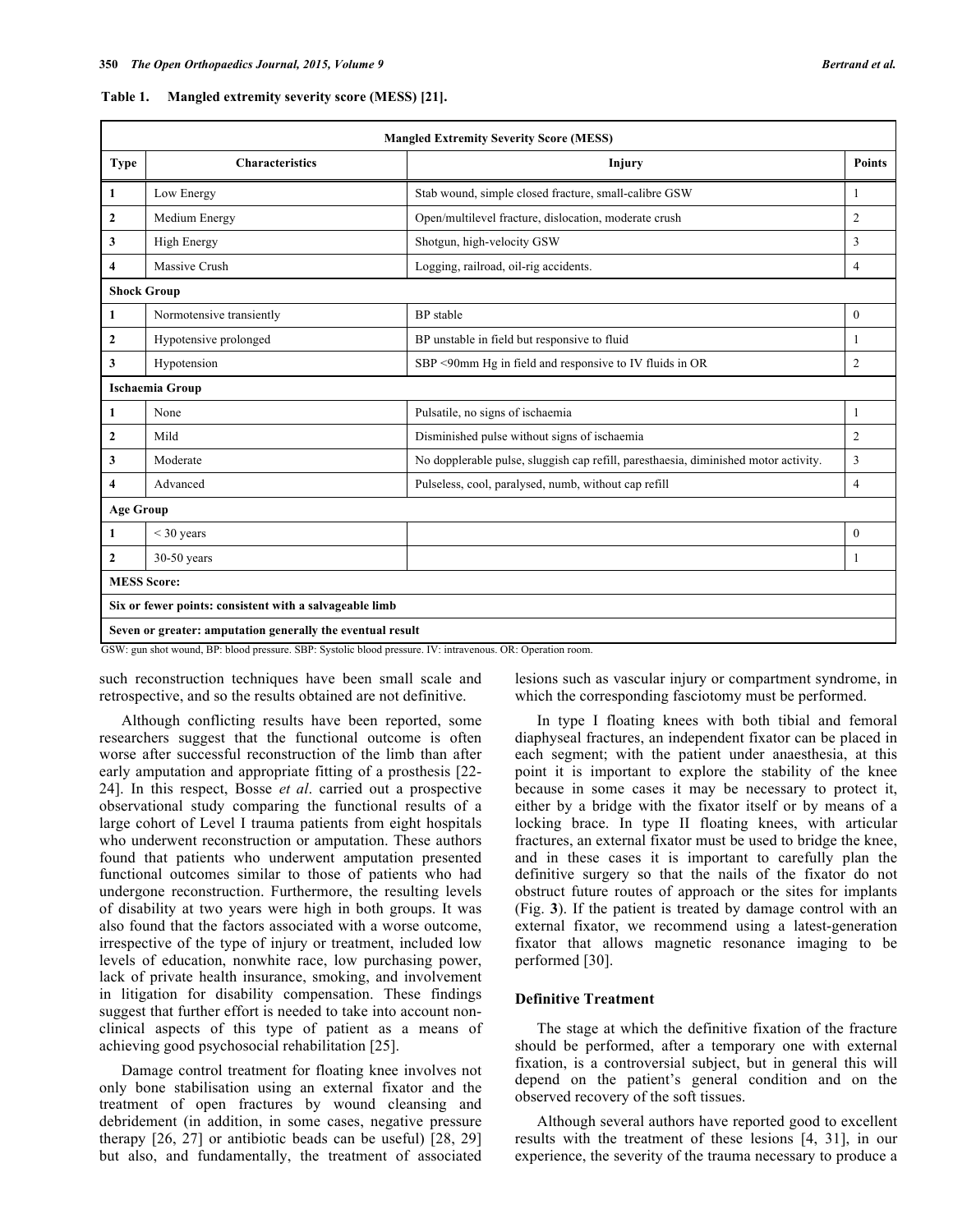

**Fig. (3).** (**a**) Fraser type IIb floating knee. (**b**) Damage control by external fixation in each segment.

floating knee, together with the low incidence of this injury and the presence of other fractures or injuries, is largely responsible for the poor functional results and high rates of complication often seen after this injury.

It seems clear that in type I floating knees, with diaphyseal fractures, the gold standard treatment is that of intramedullary nailing (Fig. **4**). On the other hand, type II

floating knees, with intra-articular fractures, should ideally be stabilised after a delay of a few days until the surrounding soft tissues are in good condition; then, for the definitive surgery, open reduction techniques are usually necessary for anatomic reconstruction of the joint, while metaphysealdiaphyseal reduction can be performed indirectly.



**Fig. (4).** (**a**, **b**, **c**) Fraser type I floating knee. (**d**, **e**, **f)** Nailing in the two segments: final result.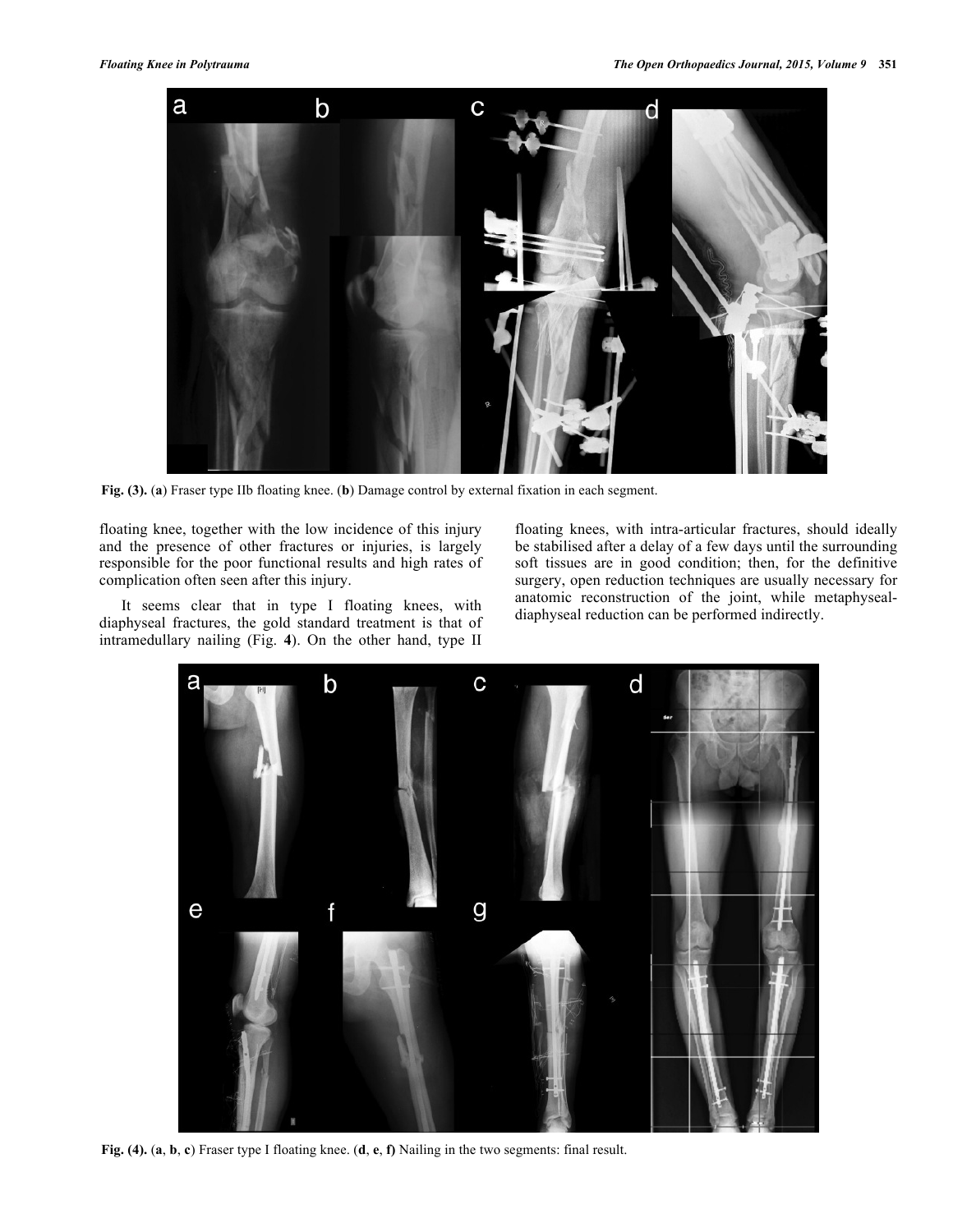Traditionally, ipsilateral femoral and tibial fractures were treated by nailing only the femur and securing the orthopaedic immobilisation of the tibia. However, this approach provoked many complications, including fat embolism [32]. Akinyoola *et al*. reported the presence of significantly more complications in patients whose treatment was delayed and in those who were not treated surgically [33].

The definitive treatment that is most widely accepted today is that of surgical stabilisation of both bones, individualised for each patient and fracture [1]. The direction and location of each fracture, the soft tissue status, the resources available and the surgical skill employed all play an important role in determining the most appropriate treatment.

Standard practice is for anterograde femoral nailing to be performed first, followed by anterograde tibial nailing. However, many authors believe this technique produces difficulties in positioning the patient; it also requires two surgical approaches and considerable operating time. For these reasons, an alternative method has been considered, in which the two bones are interlocked using a single medial parapatellar approach, through which a retrograde femoral nail and a tibial anterograde nail are inserted [34]. Rios *et al*. studied 43 patients with floating knee injuries, a treatment group of 25 patients, treated with retrograde femoral nailing and anterograde nailing of the tibia through a single incision, and a control group of 18 patients treated with traditional intramedullary anterograde femoral and tibial nailing. According to the results reported, the femoral retrograde approach requires less preparation, anaesthesia and surgery time than the traditional anterograde femoral method; moreover, it produces less blood loss. These authors conclude that the single incision technique is a safe and rapid procedure that constitutes a valid alternative treatment for type I floating knee [35]. However, the placing of a retrograde femoral nail can be an obstacle to a later repair of the anterior cruciate ligament, an injury that very often accompanies this type of fracture.

Femoral nailing is performed first, while the tibia is temporarily stabilised with a splint or, in cases of severe comminution, with an external fixator. If the tibia were stabilised first, the movement and deformation of the femur during surgery would cause greater damage to the soft tissues and pose an increased risk to the patient's general condition, including the increased incidence of fat embolism [1, 36]. Although it is generally agreed that the best treatment for diaphyseal fractures is that of nailing, there is no consensus as to the precise technique, and in some studies conducted in the 1990s a femoral distractor was used to maintain the reduction during the nailing (this technique has also been used in the tibia) [37, 38]. On the other hand, some authors recommend manual traction [39]. Nor is there clear agreement on the most suitable type of operating table for carrying out the nailing [39, 40].

In type II floating knee, affecting the joint, it is crucially important to perform anatomic reduction of the articular surface. As discussed above, metaphyseal-diaphyseal stabilisation can be performed indirectly, and minimally invasive fixation achieved by means of locking plates [41, 42].

If temporary fixation is needed, it is recommended to use fixators that are compatible with MRI scanning, because after temporary stabilisation, MRI of the knee is recommended, if possible, if a ligament injury is suspected [46]. When the final fixation is performed, either by ETC or after sequential treatment, a clinical examination should be carried out of the ligamentous status of the knee, under anaesthesia. If a lesion is suspected, arthroscopy should be performed in order to obtain a precise diagnose of the injury, because after the definitive fixation MRI will not be possible due to interference by the implants. When injury to the anterior cruciate ligament is diagnosed, an antegrade femoral nail should be inserted, as a retrograde one may hinder subsequent ligamentoplasty. The repair of such ligament injuries can be delayed until the skeletal lesions have healed, although this is a subject of some debate among authors [43, 47]. In any case, it seems advisable for the ligament repair to be performed in a single step procedure [48].

from the initial diagnosis [45].

Although there is no clear consensus as to the specific surgical indications, we propose an algorithm for the management of these lesions (Fig. **5**).

The vascular lesion of fractures around the knee, primarily of the popliteal artery, is an injury that occurs in up to 29% of fractures, and the incidence of amputation can be as high as 21% [49]. In conducting a neurovascular examination of polytrauma patients, this should include an assessment of the peripheral pulses, from the ankle brachial pressure index, supported by Doppler ultrasound examination and the selective use of angiography. Although the initial physical examination may exclude vascular injury, it may occur during the first 24 hours due to the development of arterial thrombosis or the progression of incomplete injuries. Accordingly, vascular repair surgery should be urgently undertaken after the temporary fixation of unstable fractures [50].

The following neurological injuries may occur in ipsilateral fractures of the femur and tibia: bruising, requiring only observation, as this usually remits spontaneously in 3-9 months, or lacerations, in which case primary repair is recommended [50].

In general, the treatment of floating knees produces mixed results, and rates of complication are high. The most common are systemic, such as fat embolism, renal failure, or head, chest or abdominal lesions, and the sequelae of other trauma. Effects may also be local, directly related to the trauma of the extremity, including pain, ligamentous laxity, decreased articular mobility, limping, delayed union or

nonunion, osteomyelitis and even the need to amputate the limb [6]. Type II floating knee seems to be associated with a greater degree of systemic trauma, a higher percentage of open lesions and a much more serious prognosis [51].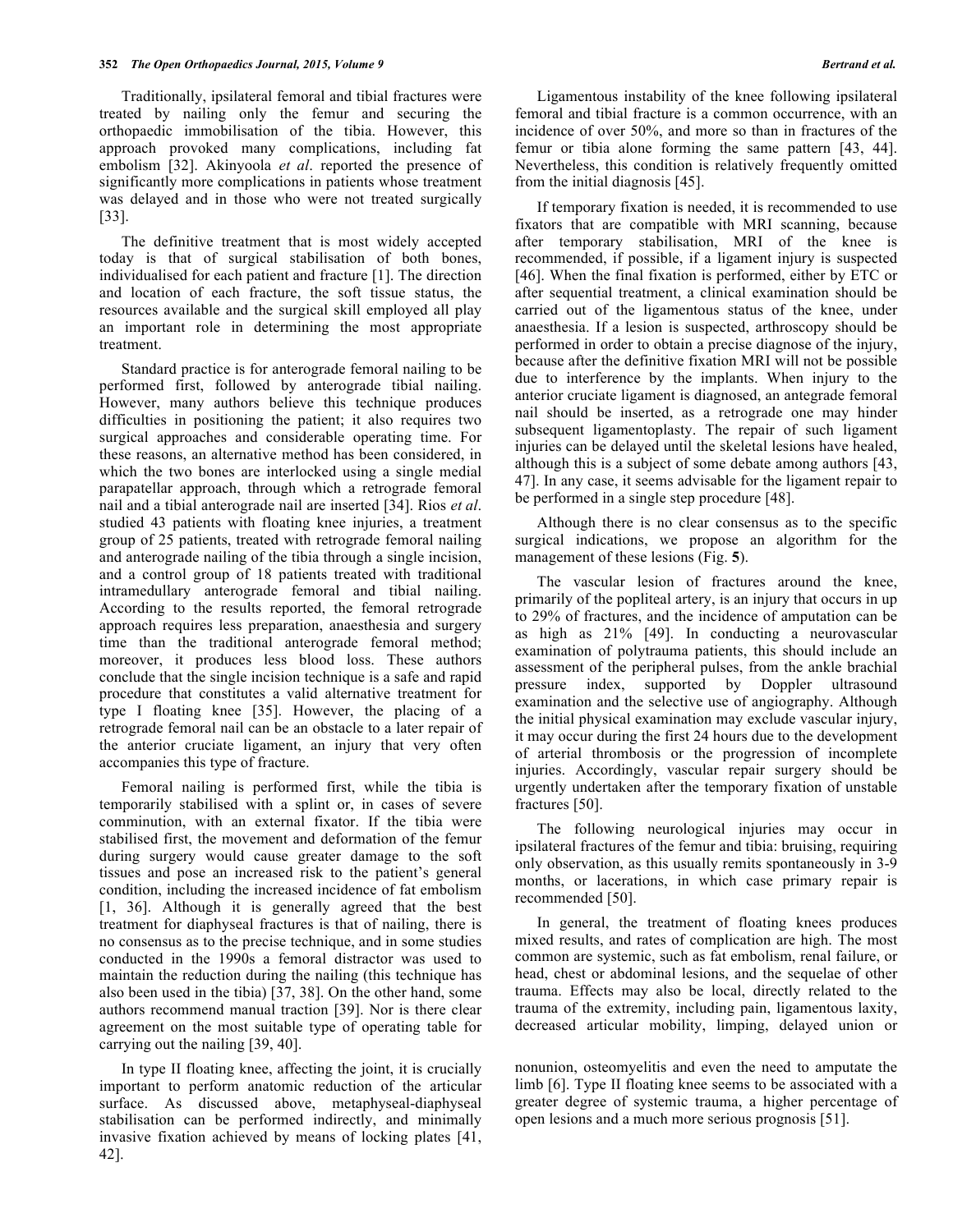

**Fig. (5).** Algorithm for treatment of floating knee.

Kao *et al*. found that floating knee injuries are usually associated with high rates of complications and mortality, regardless of the treatment regimen used. These complications are associated with age (more common in patients aged 60-89 years), the type of injury (greater in type II floating knee, according to the Fraser classification) and location (greater in tibial plateau, distal tibia and open fractures) [4].

# **CONCLUSION**

Floating knee, with ipsilateral femoral and tibial fracture, is a serious injury, closely related to high-energy trauma and to many associated injuries, which are often very severe, and both systemic and local. In planning treatment, it is essential to take into account the patient's overall condition and the local situation of the limb. In some cases, amputation is the best option.

In general, the treatment decided upon will depend on the individual characteristics present, regarding aspects such as the patient's general condition, the fracture line and the state of the soft tissues. The treatment provided may be the same as when single fractures are presented, but it is often necessary to consider whether certain techniques or surgical approaches may interfere with other lines of treatment.

It is essential at all times to take into consideration the associated injuries and complications before deciding upon a

treatment strategy. Ligamentous injuries play an important role in these injuries, much more so than when fractures occur singly. Therefore, these injuries require management by an experienced multidisciplinary team.

### **CONFLICT OF INTEREST**

The authors confirm that this article content has no conflict of interest.

#### **ACKNOWLEDGEMENTS**

The authors thank Dr. Manuel Angel Valdés-Vilchez for his excellent technical assistance in the design and preparation of the manuscript figures.

We also thank the Research and Development Department of the Hospital Costa del Sol for their language review of this manuscript.

#### **REFERENCES**

- [1] Lundy DW, Johnson KD. "Floating knee" injuries: ipsilateral fractures of the femur and tibia. J Am Acad Orthop Surg 2001; 9(4): 238-45.
- [2] Rethnam U, Yesupalan RS, Nair R. The floating knee: epidemiology, prognostic indicators & outcome following surgical management. J Trauma Manag Outcomes 2007; 1(1): 2.
- [3] Paul GR, Sawka MW, Whitelaw GP. Fractures of the ipsilateral femur and tibia: emphasis on intra-articular and soft tissue injury. J Orthop Trauma 1990; 4(3): 309-14.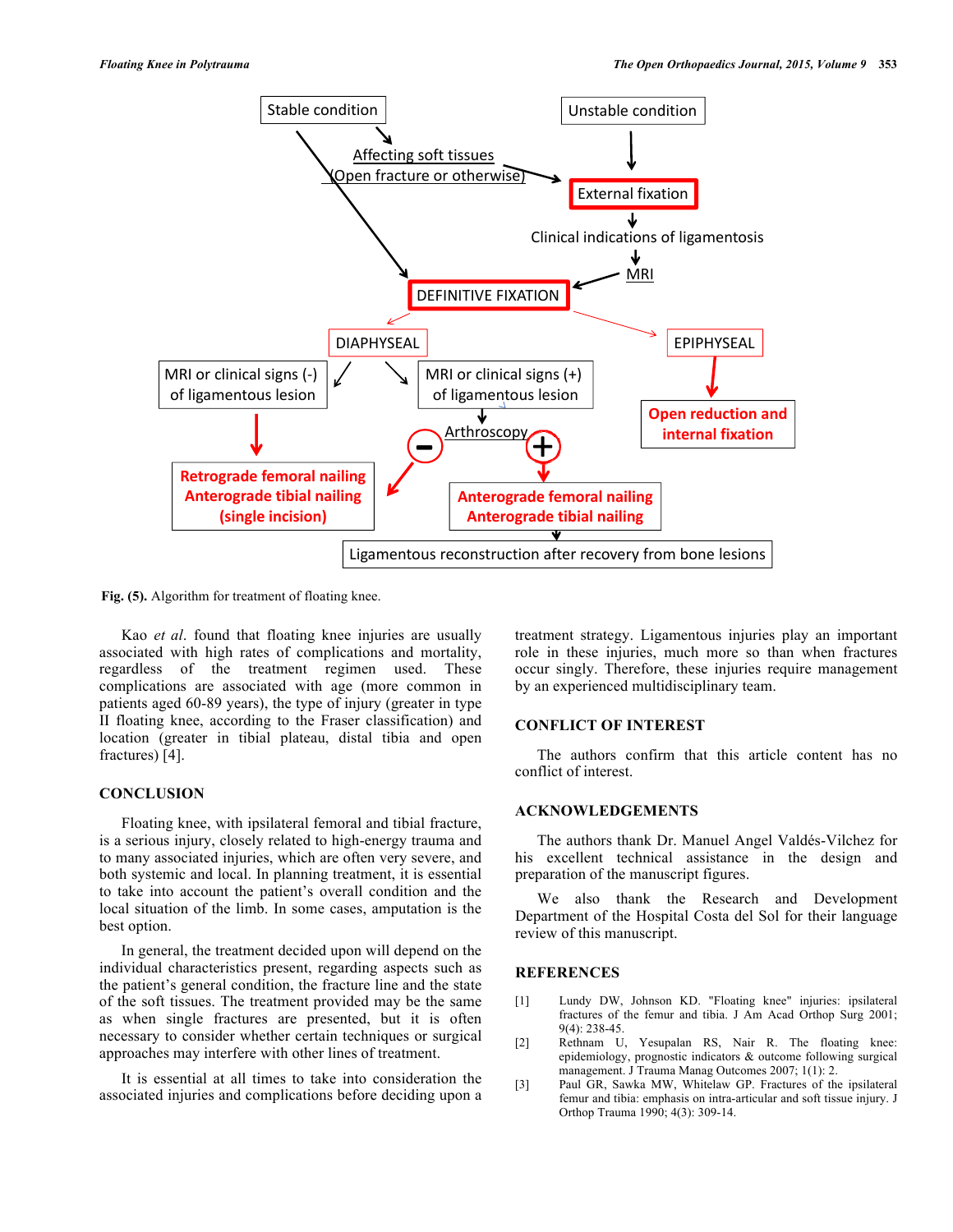- [4] Kao FC, Tu YK, Hsu KY, Su JY, Yen CY, Chou MC. Floating knee injuries: a high complication rate. Orthopedics 2010; 33(1): 14.
- [5] Fraser RD, Hunter GA, Waddell JP. Ipsilateral fracture of the femur and tibia. J Bone Joint Surg Br 1978; 60-B(4): 510-5.
- [6] Kumar R. The floating knee injury. J Clin Orthop Trauma 2011; 2(2): 69-76.
- [7] Ran T, Hua X, Zhenyu Z, *et al*. Floating knee: a modified Fraser's classification and the results of a series of 28 cases. Injury 2013; 44(8): 1033-42.
- [8] Sharma S, Kumar V, Dhillon MS. Comment on Ran *et al*. floating knee: a modified Fraser's classification and the results in a series of 28 cases. Injury 2013; 44(11): 1663-4.
- [9] van Olden GD, Meeuwis JD, Bolhuis HW, Boxma H, Goris RJ. Clinical impact of advanced trauma life support. Am J Emerg Med 2004; 22(7): 522-5.
- [10] D'Alleyrand JC, O'Toole RV. The evolution of damage control orthopedics: current evidence and practical applications of early appropriate care. Orthop Clin North Am 2013; 44(4): 499-507.
- [11] Lichte P, Kobbe P, Dombroski D, Pape HC. Damage control orthopedics: current evidence. Curr Opin Crit Care 2012; 18(6): 647-50.
- [12] Moehring HD, Gravel C, Chapman MW, Olson SA. Comparison of antibiotic beads and intravenous antibiotics in open fractures. Clin Orthop Relat Res 2000; (372): 254-61.
- [13] Nicholas B, Toth L, van Wessem K, Evans J, Enninghorst N, Balogh ZJ. Borderline femur fracture patients: early total care or damage control orthopaedics? ANZ J Surg 2011; 81(3): 148-53.
- [14] Vallier HA, Super DM, Moore TA, Wilber JH. Do patients with multiple system injury benefit from early fixation of unstable axial fractures? The effects of timing of surgery on initial hospital course. J Orthop Trauma 2013; 27(7): 405-12.
- [15] Pape HC, Rixen D, Morley J, *et al*. Impact of the method of initial stabilization for femoral shaft fractures in patients with multiple injuries at risk for complications (borderline patients). Ann Surg 2007; 246(3): 491-9; Discussion 9-501.
- [16] Balogh ZJ, Reumann MK, Gruen RL, *et al*. Advances and future directions for management of trauma patients with musculoskeletal injuries. Lancet 2012; 380(9847): 1109-19.
- [17] Pape HC, Giannoudis PV, Krettek C, Trentz O. Timing of fixation of major fractures in blunt polytrauma: role of conventional indicators in clinical decision making. J Orthop Trauma 2005;  $19(8)$ : 551-62.
- [18] Crist BD, Ferguson T, Murtha YM, Lee MA. Surgical timing of treating injured extremities: an evolving concept of urgency. Instr Course Lect 2013; 62: 17-28.
- [19] Shafi S, Elliott AC, Gentilello L. Is hypothermia simply a marker of shock and injury severity or an independent risk factor for mortality in trauma patients? Analysis of a large national trauma registry. J Trauma 2005; 59(5): 1081-5.
- [20] Fulkerson EW, Egol KA. Timing issues in fracture management: a review of current concepts. Bull NYU Hosp Jt Dis 2009; 67(1): 58- 67.
- [21] Helfet DL, Howey T, Sanders R, Johansen K. Limb salvage *versus* amputation. Preliminary results of the Mangled Extremity Severity Score. Clin Orthop Relat Res 1990(256): 80-6.
- [22] Hansen ST, Jr. The type-IIIC tibial fracture. Salvage or amputation. J Bone Joint Surg Am 1987; 69(6): 799-800.
- [23] Soni A, Tzafetta K, Knight S, Giannoudis PV. Gustilo IIIC fractures in the lower limb: our 15-year experience. J Bone Joint Surg Br 2012; 94(5): 698-703.
- [24] Lin Ch, Wei FC, Levin LS, Su JI, Yeh WL. The functional outcome of lower-extremity fractures with vascular injury. J Trauma1997; 43(3): 480-85.
- [25] Bosse MJ, MacKenzie EJ, Kellam JF, *et al*. An analysis of outcomes of reconstruction or amputation after leg-threatening injuries. N Engl J Med 2002; 347(24): 1924-31.
- [26] Putnis S, Khan WS, Wong JM. Negative pressure wound therapy a review of its uses in orthopaedic trauma. Open Orthop J 2014; 8: 142-7.
- [27] Blum ML, Esser M, Richardson M, Paul E, Rosenfeldt FL. Negative pressure wound therapy reduces deep infection rate in open tibial fractures. J Orthop Trauma 2012; 26(9): 499-505.
- [28] Decoster TA, Bozorgnia S. Antibiotic beads. J Am Acad Orthop Surg 2008; 16(11): 674-8
- [29] Moehring HD, Gravel C, Chapman MW, Olson SA. Comparison of antibiotic beads and intravenous antibiotics in open fractures. Clin Orthop Relat Res 2000; (372): 254-61.
- [30] Hargreaves BA, Worters PW, Pauly KB, Pauly JM, Koch KM, Gold GE. Metal-induced artifacts in MRI. AJR Am J Roentgenol 2011; 197(3): 547-55.
- [31] Hegazy AM. Surgical management of ipsilateral fracture of the femur and tibia in adults (the floating knee): postoperative clinical, radiological, and functional outcomes. Clin Orthop Surg 2011; 3(2): 133-9.
- [32] Veith RG, Winquist RA, Hansen ST, Jr. Ipsilateral fractures of the femur and tibia. A report of fifty-seven consecutive cases. J Bone Joint Surg Am 1984; 66(7): 991-1002.
- [33] Akinyoola AL, Yusuf MB, Orekha O. Challenges in the management of floating knee injuries in a resource constrained setting. Musculoskelet Surg 2013; 97(1): 45-9.
- [34] Gregory P, DiCicco J, Karpik K, DiPasquale T, Herscovici D, Sanders R. Ipsilateral fractures of the femur and tibia: treatment with retrograde femoral nailing and unreamed tibial nailing. J Orthop Trauma 1996; 10(5): 309-16.
- [35] Rios JA, Ho-Fung V, Ramirez N, Hernandez RA. Floating knee injuries treated with single-incision technique *versus* traditional antegrade femur fixation: a comparative study. Am J Orthop 2004; 33(9): 468-72.
- [36] Ostrum RF, Tornetta P, 3rd, Watson JT, Christiano A, Vafek E. Ipsilateral proximal femur and shaft fractures treated with hip screws and a reamed retrograde intramedullary nail. Clin Orthop Relat Res 2014; 472(9): 2751-8.
- [37] Rubinstein RA, Jr., Green JM, Duwelius PJ. Intramedullary interlocked tibia nailing: a new technique (preliminary report). J Orthop Trauma 1992; 6(1): 90-5.
- [38] Moed BR, Watson JT. Intramedullary nailing of the tibia without a fracture table: the transfixion pin distractor technique. J Orthop Trauma 1994; 8(3): 195-202.
- [39] Karpos PA, McFerran MA, Johnson KD. Intramedullary nailing of acute femoral shaft fractures using manual traction without a fracture table. J Orthop Trauma 1995; 9(1): 57-62.
- [40] Wyrsch B, McFerran MA, McAndrew M, *et al*. Operative treatment of fractures of the tibial plafond. A randomized, prospective study. J Bone Joint Surg Am 1996; 78(11): 1646-57.
- [41] Hung SH, Chen TB, Cheng YM, Cheng NJ, Lin SY. Concomitant fractures of the ipsilateral femur and tibia with intra-articular extension into the knee joint. J Trauma 2000; 48(3): 547-51.
- [42] Jain A, Aggarwal P, Pankaj A. Concomitant ipsilateral proximal tibia and femoral Hoffa fractures. Acta Orthop Traumatol Turc 2014; 48(4): 383-7.
- [43] Szalay MJ, Hosking OR, Annear P. Injury of knee ligament associated with ipsilateral femoral shaft fractures and with ipsilateral femoral and tibial shaft fractures. Injury 1990; 21(6): 398-400.
- [44] Dwyer AJ, Paul R, Mam MK, Kumar A; Gosselin RA. Floating knee injuries: long-term results of four treatment methods. Int Orthop 2005; 29(5): 314-18.
- [45] McKee L, Ibrahim MS, Lawrence T, Pengas IP, Khan WS. Current concepts in acute knee dislocation: the missed diagnosis? Open Orthop J 2014; 8: 162-7.
- [46] Levy BA, Dajani KA, Whelan DB, *et al*. Decision making in the multiligament-injured knee: an evidence-based systematic review. Arthroscopy 2009; 25(4): 430-8.
- [47] Walling AK, Seradge H, Spiegel PG. Injuries to the knee ligaments with fractures of the femur. J Bone Joint Surg Am 1982; 64(9): 1324-7.
- [48] Darabos N, Gusic N, Vlahovic T, Darabos A, Popovic I, Vlahovic I. Staged management of knee dislocation in polytrauma injured patients. Injury 2013; 44(Suppl 3): S40-5.